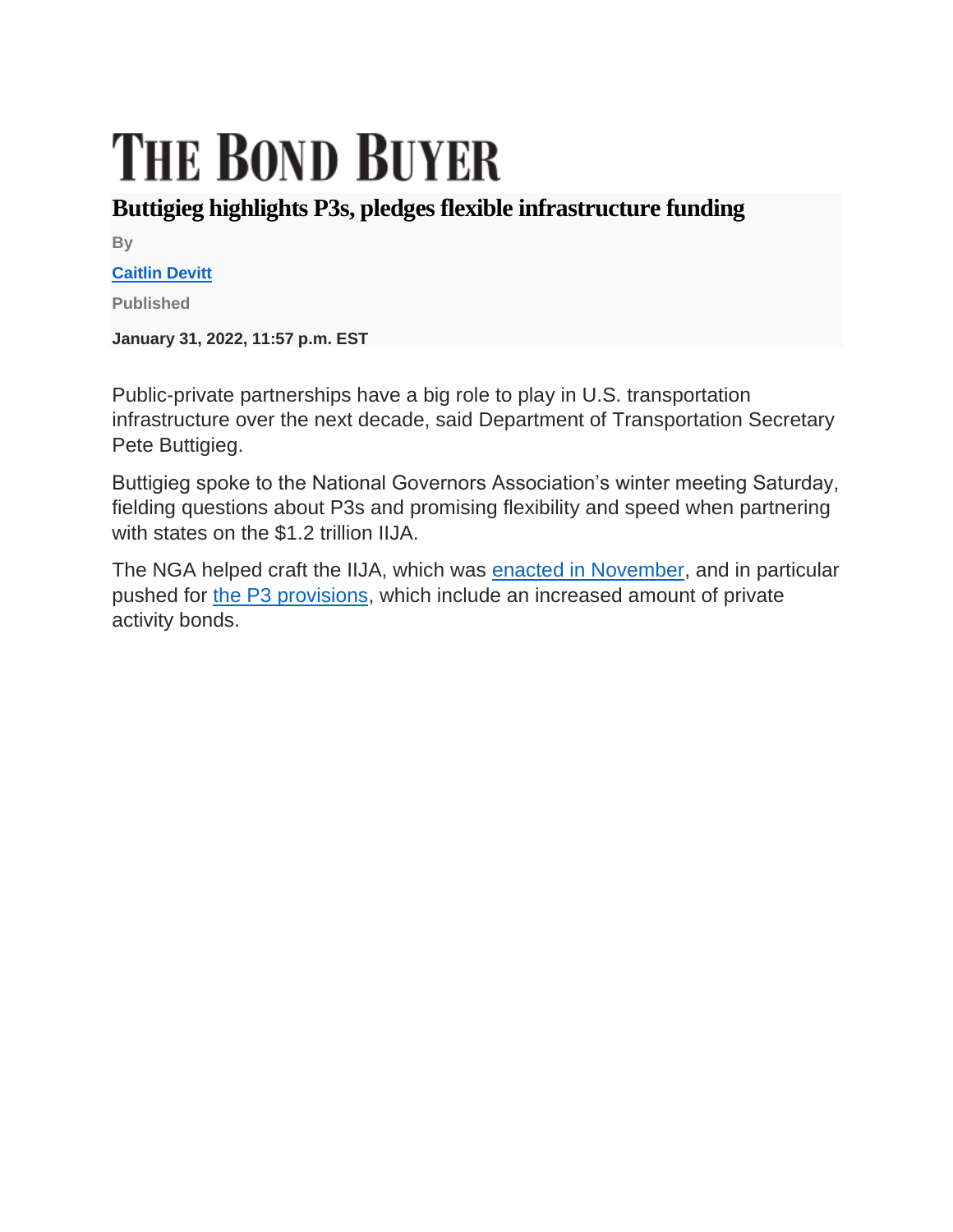

"There is no mode of transportation where we don't see a vital and central role for the private sector," U.S. Department of Transportation Secretary Pete Buttigieg told the National Association of Governors. *Bloomberg News*

"This is an area that we can do a lot of work in the next decade," Buttigieg said in response to a question from Maryland Gov. Larry Hogan, who noted his state has some of the largest P3 projects in the world.

"We need to mobilize all the capital we can. The historic investment at the federal level with public funds needs to be coupled with private capital."

In addition to financing, the private sector can play a role with delivery of projects, Buttigieg said, pointing to the IIJA's [electric vehicle charging system program](https://www.bondbuyer.com/news/p3s-key-to-iija-electric-vehicle-charging-program) as an example.

"There is no mode of transportation where we don't see a vital and central role for the private sector," he said. "We don't ever view private activity as a substitute for appropriate public investment, but it can be crucially important."

Arkansas Gov. Asa Hutchinson asked Buttigieg whether right-to-work states, where workers can't be required to be part of a union, face the risk of being passed over for IIJA discretionary funding. There are 28 right-to-work states.